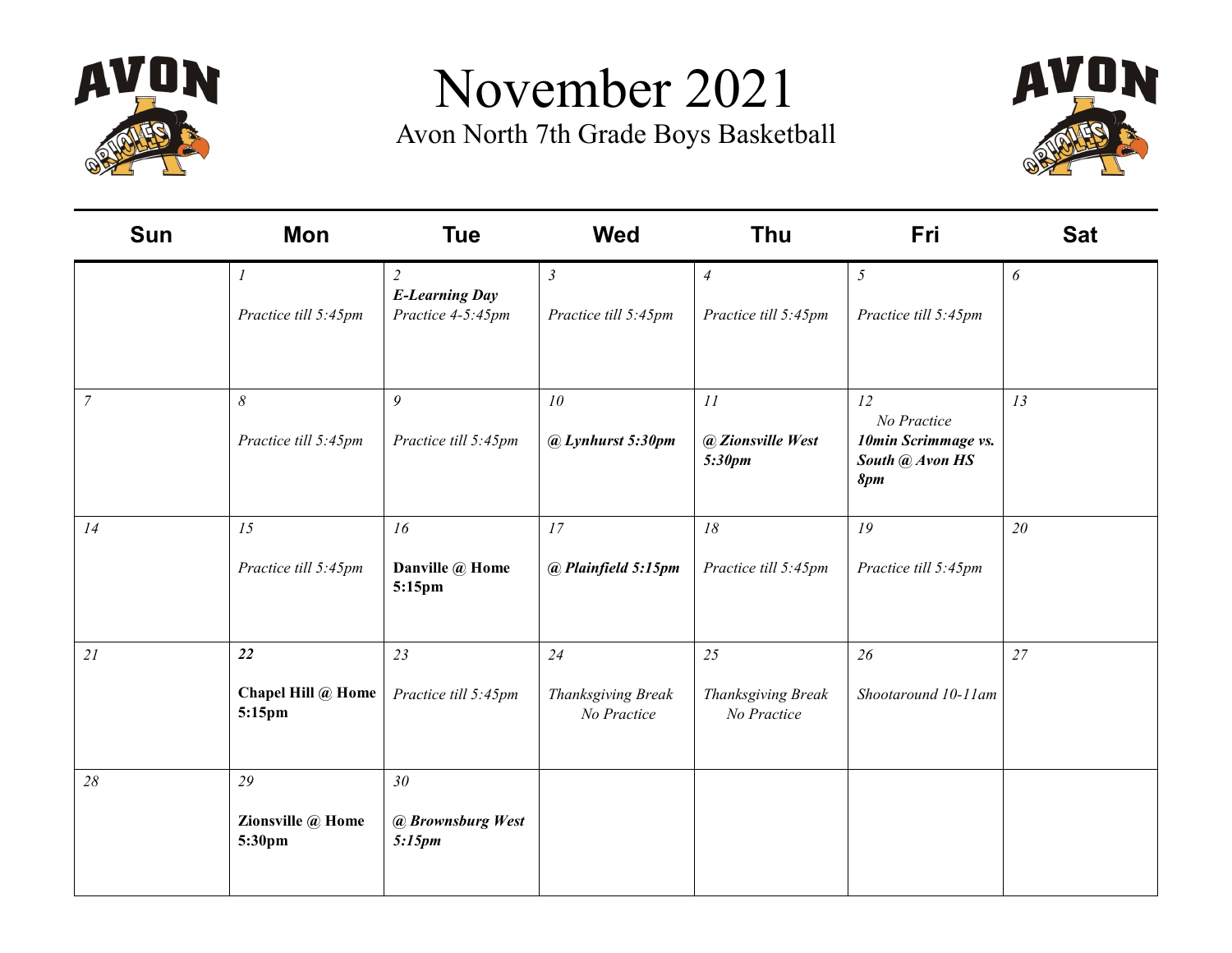

## December 2021

Avon North 7th Grade Boys Basketball



| Sun        | Mon                                                       | <b>Tue</b>                  | <b>Wed</b>                 | Thu                       | Fri                  | <b>Sat</b>     |
|------------|-----------------------------------------------------------|-----------------------------|----------------------------|---------------------------|----------------------|----------------|
|            |                                                           |                             | $\boldsymbol{l}$           | $\boldsymbol{2}$          | $\mathfrak{Z}$       | $\overline{4}$ |
|            |                                                           |                             | Practice till 5:45pm       | Tri-West @ Home<br>5:15pm | Practice till 5:45pm |                |
| 5          | $\boldsymbol{\delta}$                                     | $\overline{7}$              | $\boldsymbol{\mathcal{S}}$ | 9                         | 10                   | 11             |
|            | Practice till 5:45pm                                      | Avon South @ Home<br>5:15pm | @ Westfield 5:30pm         | Practice till 5:45pm      | Practice till 5:45pm |                |
| 12         | 13                                                        | 14                          | 15                         | 16                        | 17                   | 18             |
|            | <b>@Center Grove North</b> Practice till 5:45pm<br>5:30pm |                             | Practice till 5:45pm       | Practice till 5:45pm      | <b>No Practice</b>   |                |
| ${\it I9}$ | 20                                                        | 21                          | 22                         | 23                        | 24                   | 25             |
|            | Christmas Break                                           | Christmas Break             | Christmas Break            | Christmas Break           | Christmas Break      |                |
| $26\,$     | 27                                                        | $28\,$                      | 29                         | $30\,$                    | 31                   |                |
|            | Christmas Break                                           | Christmas Break             | Christmas Break            | Christmas Break           | Christmas Break      |                |